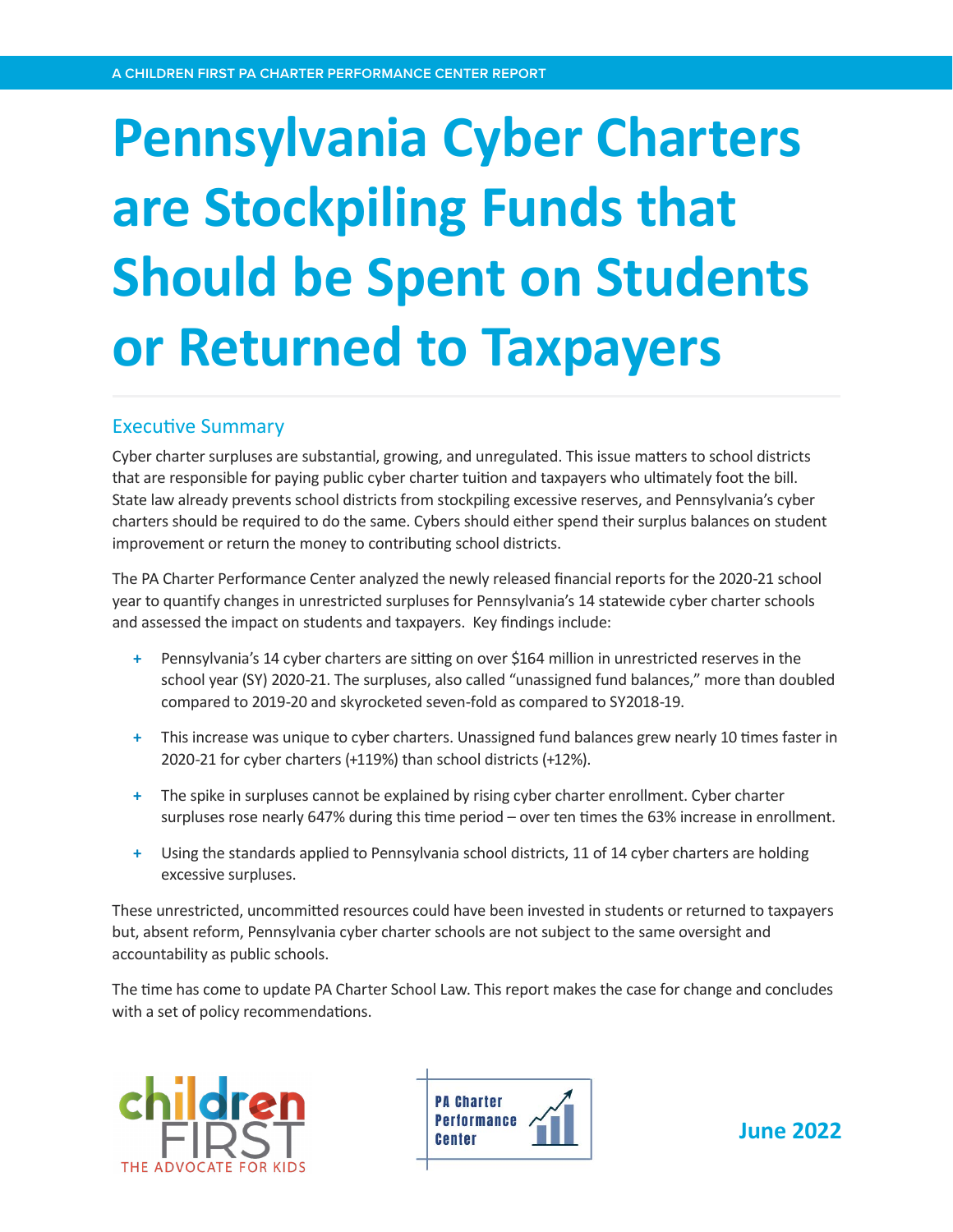# **How Do We Measure A Cyber Charter School's Overall Financial Position?**

Every year, cyber charter schools – along with school districts and other local educational agencies – are required to file Annual Financial Reports (AFRs) with the PA Department of Education. AFRs must be prepared in compliance with Government Accounting Standards Board (GASB) principles and are the most complete statement of a school's finances using data provided by the schools themselves.

One of the key measures of a school's financial position is its "fund balance" or the difference between assets (what a school owns) and liabilities (what a school owes). Financial experts generally recommend that an organization maintain a fund balance of 5% to 10% to plan for future growth and guard against unforeseen events.

Resources in a school's fund balance are further categorized as committed, assigned, and unassigned. For example, funds for a planned construction project would be designated as "committed" to a specific purpose. In contrast, "unassigned fund balance" is the portion of a cyber charter's fund balance that is not "categorized as restricted, committed or assigned."<sup>1</sup> In other words, it functions as a surplus.

There are no legal or regulatory restrictions on how cyber charters can spend these surpluses which include, but are not limited, to cash. Equally important is the fact that the PA Charter School Law does not place any caps or limitations on how much surplus a charter can accumulate.

These unregulated, unreserved, and undesignated funds provide a good proxy for a cyber charter school's overall financial position. The PA Charter Performance Center previously analyzed data through SY2019-20 and found that the state's cyber charter sector was sitting on \$75 million in unrestricted reserves, raising questions about accountability to taxpayers and commitment to student performance.<sup>2</sup> New data shows that these surpluses more than doubled in SY2020-21.



PA Charter School Law does not place any caps or limitations on how much surplus a charter can accumulate. New data shows that these surpluses more than doubled in SY2020-21

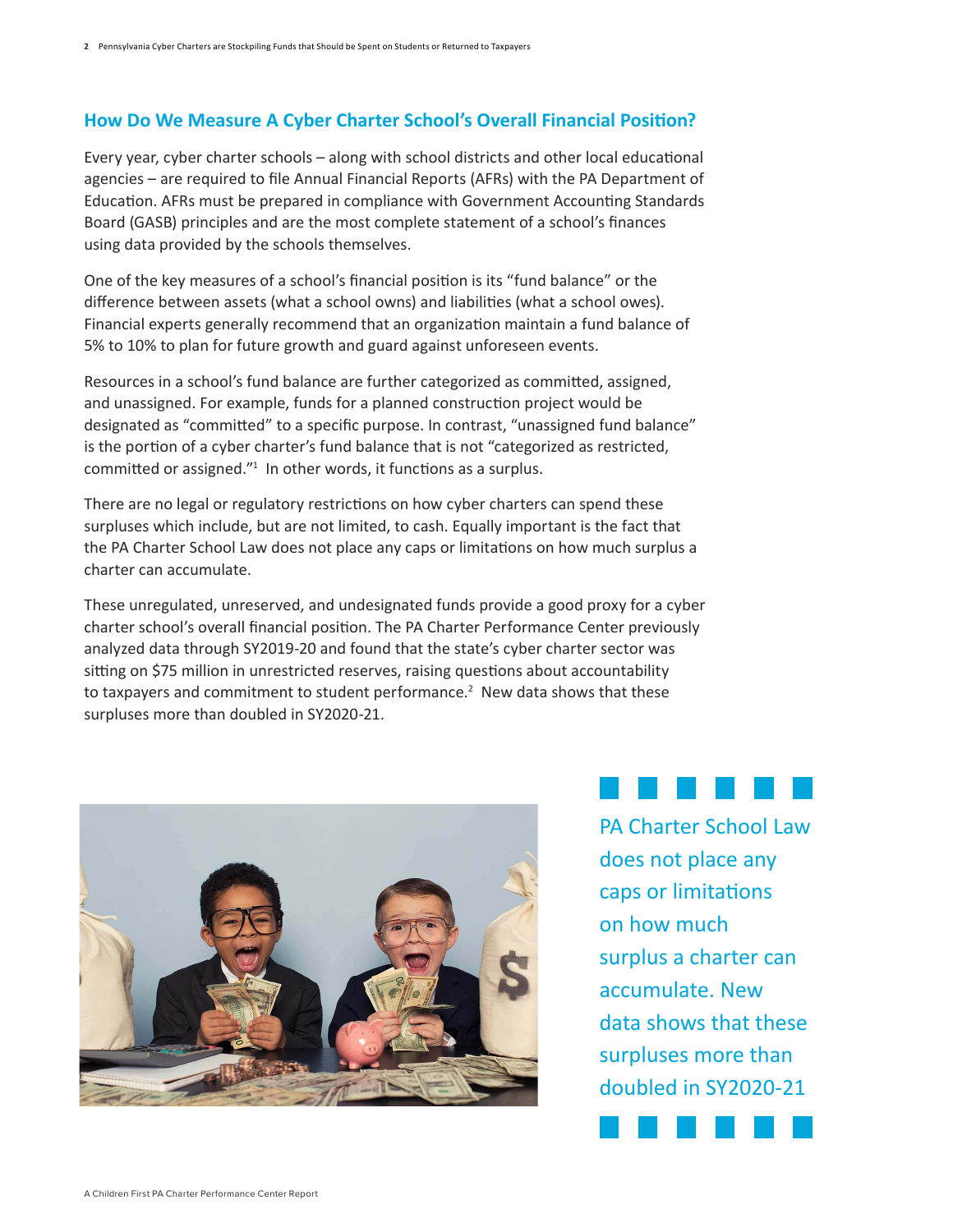### **Cyber Charters Continue To Accumulate Huge, Unrestricted Reserves**

Pennsylvania's cyber charters are sitting on a growing stockpile of funds. Financial data provided by the cyber charter schools in their 2020-21 Annual Financial Reports shows the total surplus for PA's 14 cyber charters doubled to \$164 million last year from \$75 million in SY2019-20. This trend is accelerating. In fact, the total surplus grew sevenfold over the last two years from \$22 million to \$164 million.



# **Chart 1: Cyber Surpluses More Than Doubled In 2021, Up Seven-Fold Over Last Two Years**

Source: PA Department of Education, General Fund Balance: 2011-12 to 2020-21

What accounts for this virtual explosion of unrestricted resources for cyber charters over the last two years? Comparing data for Pennsylvania's 500 school districts with its 14 cyber charter schools makes it clear that school districts did not experience the same spike. In fact, cyber charter unassigned fund balances grew by 119% in SY2020- 21 or nearly ten times faster than school districts, which only grew by 12%. Clearly, the tuition payments that cyber charter schools receive exceed their actual operating costs, accounting for the huge surpluses they are amassing.



# **Chart 2: Cyber Surpluses Grew 10 Times More Than School Districts, SY2021 v SY2020**

Source: PA Department of Education, General Fund Balance: 2011-12 to 2020-21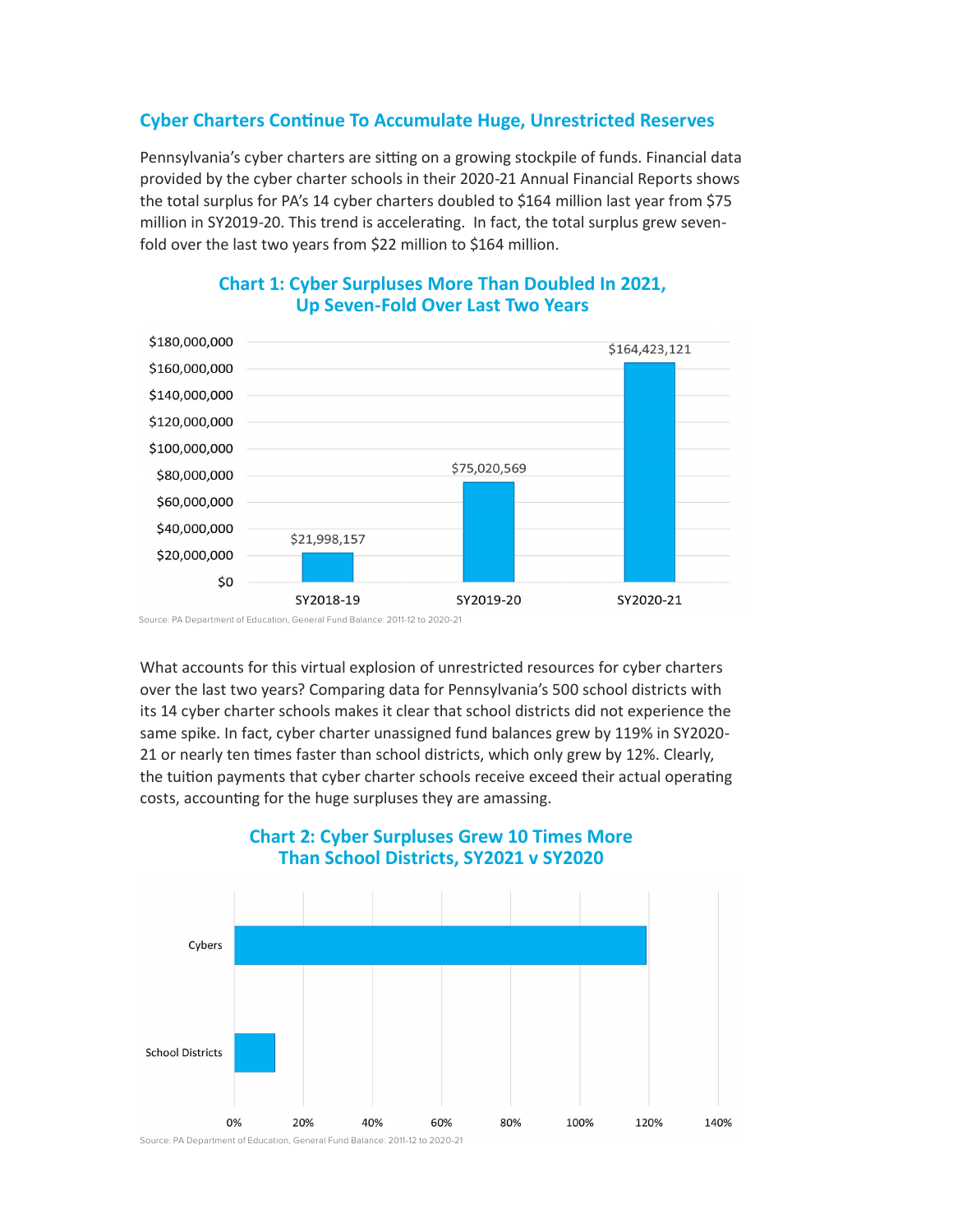| Cyber Surpluses Grew 10 Times More Than School Districts, SY2021 v SY2020 |                |                  |         |  |  |  |
|---------------------------------------------------------------------------|----------------|------------------|---------|--|--|--|
|                                                                           | <b>SY21</b>    | SY <sub>20</sub> | %Change |  |  |  |
| <b>School Districts</b>                                                   | 52,207,217,298 | \$1,974,518,545  | 12%     |  |  |  |
| <b>Cyver Charters</b>                                                     | \$164,423,121  | \$75,020,569     | 119%    |  |  |  |

Source: PA Department of Education, General Fund Balance: 2011-12 to 2020-21

Nor does adjusting for the sharp rise in cyber charter enrollment during the pandemic explain the huge increase in cyber charter surpluses. Cyber charter enrollment rose by 63% between SY2018-19 (the year before the pandemic) and SY2020-21. If the per-student tuition that school districts send to cyber charters were in line with the actual cost of educating a new student, cybers would not have built up substantial new surpluses over the last two years. The fact is that cyber charter surpluses rose nearly 647% during this time period – over ten times the 63% increase in enrollment. The spike in surpluses suggests that cybers elected not to spend available additional resources to improve student learning and instead banked the funds away.



### **Chart 3: Cyber Reserves Grew 10 Times More than Enrollment, 2019 to 2021**

Source: PA Department of Education, General Fund Balance: 2011-12 to 2020-21 and Public School Enrollments, 2018-19 and 2020-21

Improving student performance should be a priority for the cyber sector. Every one of Pennsylvania's statewide cyber charters has been identified as needing improvement under the state's ESSA School Improvement and Accountability plan, placing them among the state's lowest performing schools. In addition, 14 cyber charters scored below the statewide average on the latest statistically reliable English and math assessments in SY2018-19. $3$  (Only one in four (24%) of cyber students took the state assessments in SY2020-21, making the test results unreliable and leaving parents and educators without the data they need to judge cyber charter performance.)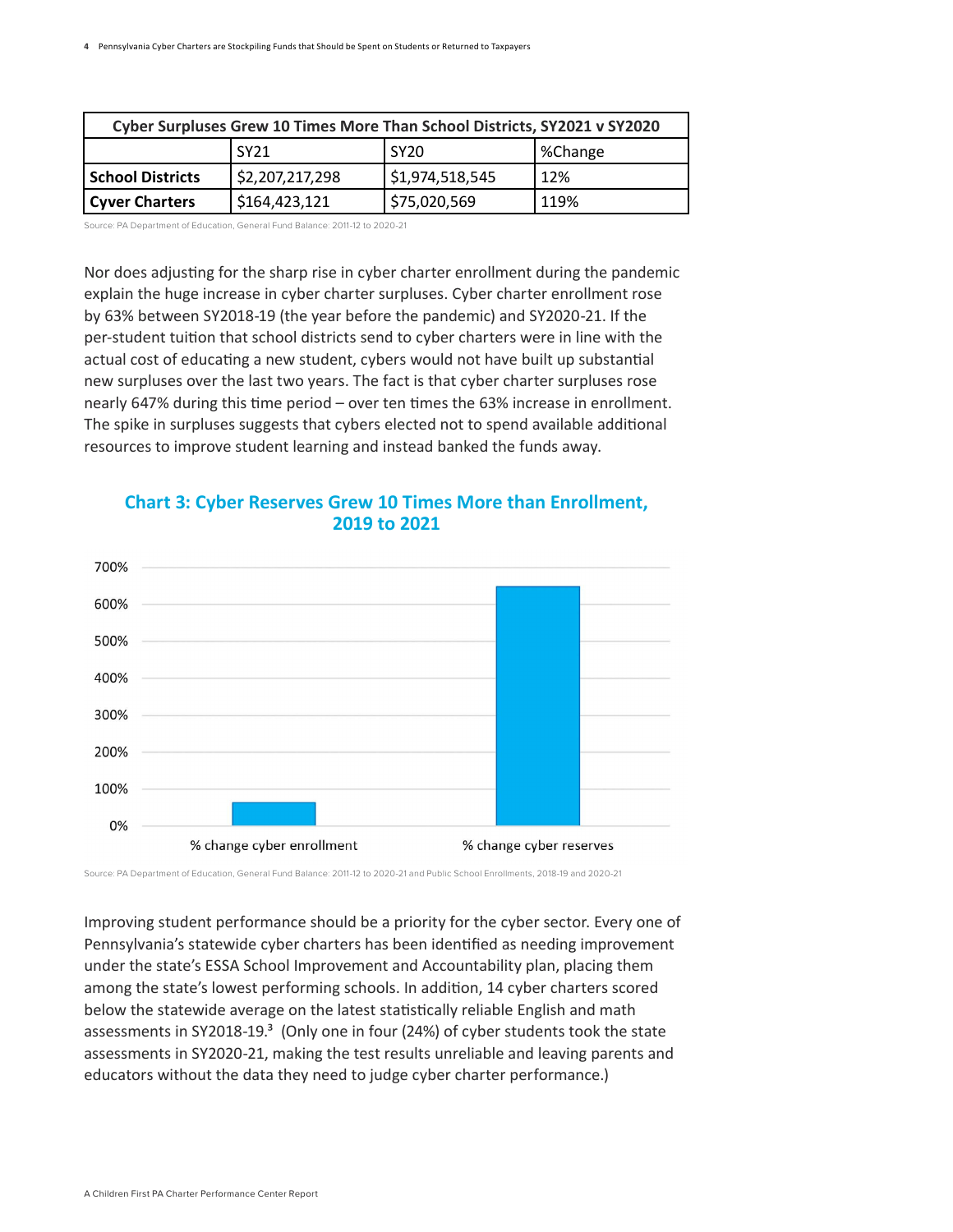# **PA Cyber Has A Long History of Amassing Unrestricted Reserves**

The figures for some individual cyber charters are shocking. For example, Pennsylvania Cyber amassed a \$63 million surplus last year, a \$31 million increase in a single year. As a point of reference, \$63 million is nearly two-thirds the Level Up funding the legislature appropriated for the 2021-22 school year.

| Table 1: Pennsylvania Cyber Ranks First In Unrestricted Reserves For Last Three Years |                                                      |                                                      |                                                      |  |  |
|---------------------------------------------------------------------------------------|------------------------------------------------------|------------------------------------------------------|------------------------------------------------------|--|--|
|                                                                                       | 2018-19<br>Unassigned<br><b>Fund Balance</b><br>0850 | 2019-20<br>Unassigned<br><b>Fund Balance</b><br>0850 | 2020-21<br>Unassigned<br><b>Fund Balance</b><br>0850 |  |  |
| Pennsylvania Cyber CS                                                                 | \$13,768,846                                         | \$32,483,919                                         | \$63,308,393                                         |  |  |
| Reach Cyber CS                                                                        | \$4,668,127                                          | \$12,577,339                                         | \$31,250,087                                         |  |  |
| Insight PA Cyber CS                                                                   | \$2,282,367                                          | \$1,440,970                                          | \$21,552,509                                         |  |  |
| Pennsylvania Leadership CS                                                            | \$1,311,106                                          | \$16,253,358                                         | \$14,171,108                                         |  |  |
| Agora Cyber CS                                                                        | $-57,917,955$                                        | $-56,077,179$                                        | \$11,269,163                                         |  |  |
| Esperanza Cyber CS                                                                    | \$1,857,688                                          | \$3,794,731                                          | \$5,982,636                                          |  |  |
| <b>ASPIRA Bilingual Cyber CS</b>                                                      | \$988,555                                            | \$1,499,143                                          | \$4,520,292                                          |  |  |
| <b>Achievement House CS</b>                                                           | \$1,025,045                                          | \$4,644,765                                          | \$2,938,826                                          |  |  |
| Pennsylvania Virtual CS                                                               | \$2,444,236                                          | \$4,644,242                                          | \$2,696,207                                          |  |  |
| Central PA Digital Learning Foundation CS                                             | \$335,064                                            | \$397,058                                            | \$2,301,827                                          |  |  |
| Pennsylvania Distance Learning CS                                                     | \$997,153                                            | \$1,436,065                                          | \$1,986,047                                          |  |  |
| 21st Century Cyber CS                                                                 | \$17,762                                             | \$628,015                                            | \$1,439,722                                          |  |  |
| Commonwealth Charter Academy CS                                                       | \$220,163                                            | \$904,877                                            | \$608,162                                            |  |  |
| Susq-Cyber CS                                                                         | \$0                                                  | \$393,266                                            | \$398,142                                            |  |  |
| <b>TOTAL</b>                                                                          | \$21,998,157                                         | \$75,020,569                                         | \$164,423,121                                        |  |  |

Source: PA Department of Education, General Fund Balance: 2011-12 to 2020-21

Pennsylvania Cyber is the second largest cyber charter in the commonwealth with 10,500 students, making it approximately the same size as the Lancaster School District with 10,200 students. While the educational missions are the same, the Lancaster School District posted a \$17.2 million unassigned fund balance in SY2020-21 – or just 27% of Pennsylvania Cyber's \$63.3 million for the same year.

Pennsylvania Cyber was audited by two successive PA Auditor Generals in 2012 (5 findings) and 2016 (8 findings). One of the issues raised in the 2012 audit<sup>4</sup> concerned the size of the cyber charter's "unreserved fund balance" which at the time stood at \$13 million. The Auditor General described this as "the highest amount among all operating charters and cybers."

While the Auditor General did not question Pennsylvania Cyber's intentions or financial planning, he noted that the "lack of specific reporting related to the size of these accounts and how they are expended means that the cyber school does not have to publicly account for their use."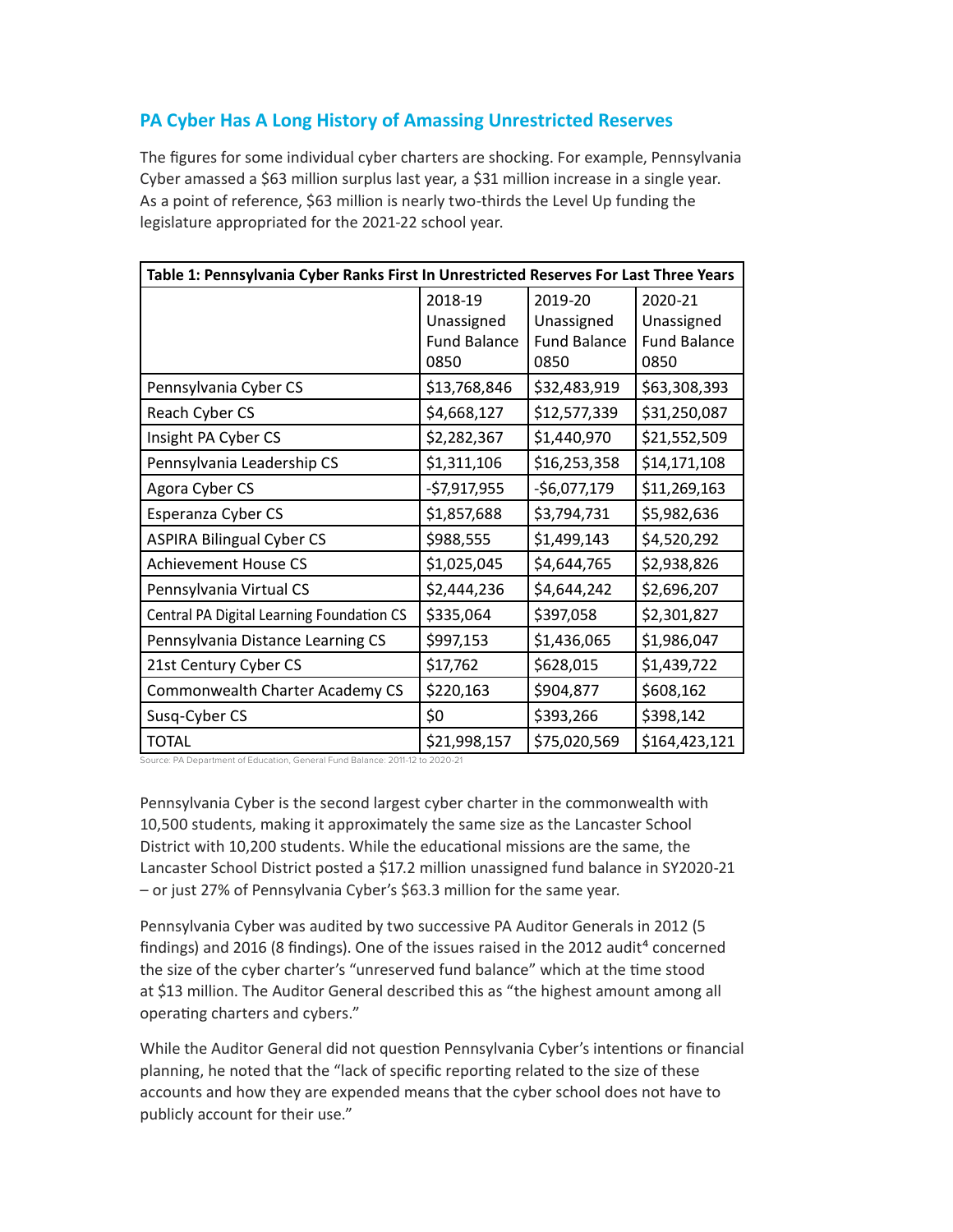The Auditor General went on to describe how this failure put local taxpayers at risk:

Since charter and cyber charter schools are funded under the law largely by tuition payments from school district, including local taxpayer money, withstudents attending the charter or cyber charter school, the need for accountability and monitoring of these discretionary funds is heightened. Any misuse of these "discretionary" unreserved fund balances could result in financial disaster for the school and in a loss of state and local taxpayer money intended for public education.<sup>5</sup>

Ten years after this audit, little has changed. Pennsylvania Cyber's unassigned fund balance has grown from \$13 million to \$63 million and remains the largest in the cyber sector. Auditor General DeFoor, however, has gone in a different direction from his predecessors by dismantling the Bureau of School Audits and issuing a letter that, due to limited staff resources, his office would not be opening an audit into any cyber charter school.<sup>6</sup> As a result, there is virtually no protection for taxpayers and nothing that requires to cyber charters to ensure that taxpayer funds are expended for educational purposes.

### **Most Cyber Charters Are Holding Surpluses That Exceed The 8% Limit for School Districts**

Pennsylvania state law (24 PS §6-688) limits the amount of unassigned fund balance to 8% for a school district whose expenditures exceed \$19 million if the district is going to raise taxes. The underlying rationale behind the 8% threshold is to prevent a district from building up excessive reserves and to protect local taxpayers from unnecessary property tax increases. Because cyber charter schools are exempt from these guidelines, there is currently no statutory limit on the amount of surplus a cyber charter school can generate or rules on the use of excessive surpluses. 

Absent legal limits on the amount of fund balance that a cyber charter can accumulate, where do most cyber charters fall with respect to the 8% standard? The PA Charter Performance previously analyzed fund balance data for SY2015-16 to SY2019-20 and found that cyber fund balances as a percentage of total expenditures exceeded the 8% benchmark over half (52%) of the time.<sup>7</sup>

Data for the 2020-21 school year show that the problem of excessive surpluses has accelerated. Last year, 11 of 14 cyber charters reported unassigned fund balance in excess of 8% of total expenditures. The unrestricted reserves for three cyber charters – ASPIRA Bilingual Cyber, Esperanza Cyber, and Central PA Digital Learning Foundation – exceeded 50% of expenditures. Insight PA Cyber and Pennsylvania Cyber reported unassigned fund balances over 40% of total expenditures.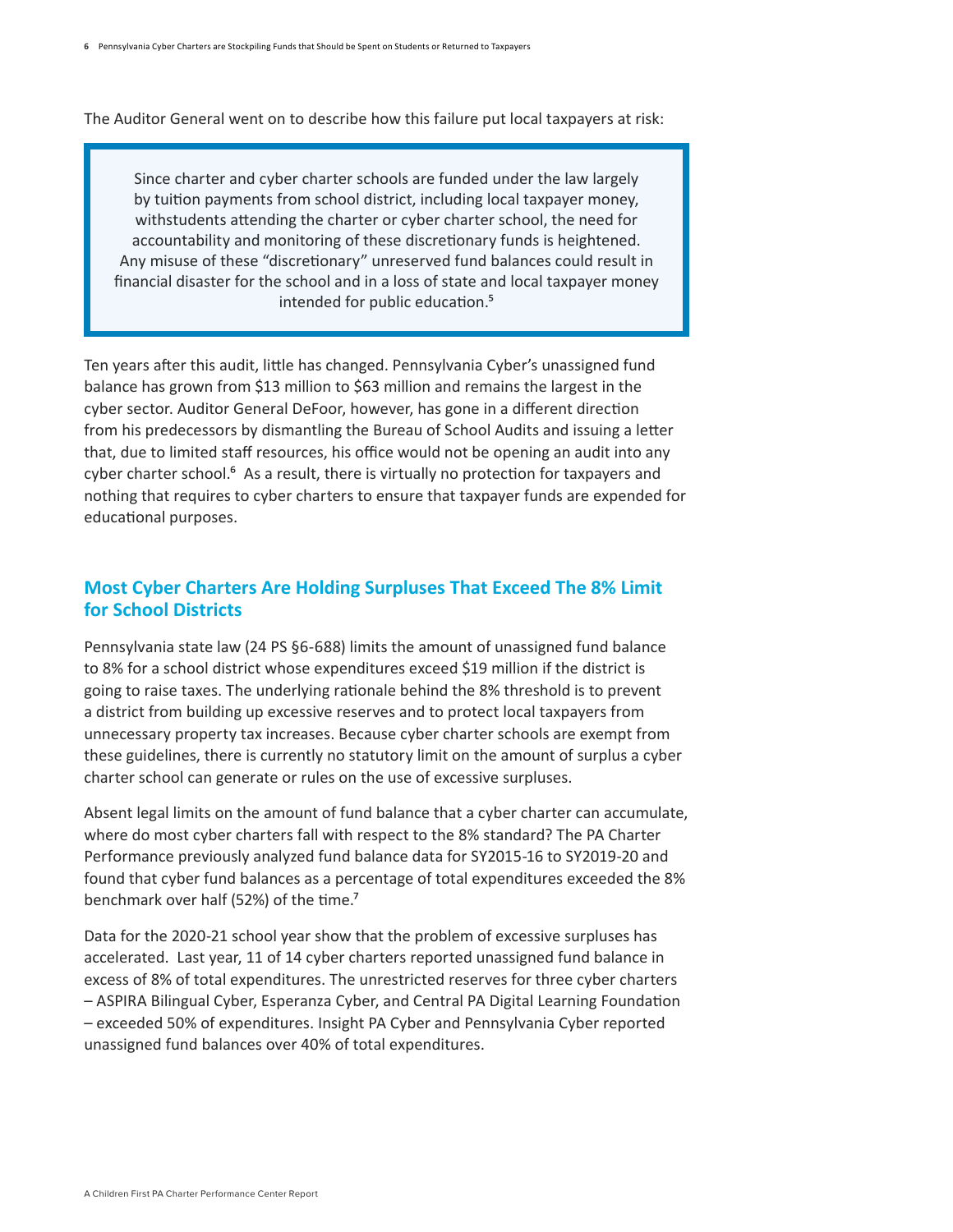| Table 2. If Cyber Charlers Reported Reserves That Exceed 070 Deficilitial KTOF School<br><b>Districts</b> |                                     |                                                      |                                                              |  |  |
|-----------------------------------------------------------------------------------------------------------|-------------------------------------|------------------------------------------------------|--------------------------------------------------------------|--|--|
|                                                                                                           | SY 2020-21<br>Total<br>Expenditures | 2020-21<br>Unassigned<br><b>Fund Balance</b><br>0850 | Unassigned<br><b>Fund Balance</b><br>as % of<br>Expenditures |  |  |
| <b>ASPIRA Bilingual Cyber CS</b>                                                                          | \$8,018,637                         | \$4,520,292                                          | 56.4%                                                        |  |  |
| Esperanza Cyber CS                                                                                        | \$10,646,009                        | \$5,982,636                                          | 56.2%                                                        |  |  |
| Central PA Digital Learning Foundation CS                                                                 | \$4,265,697                         | \$2,301,827                                          | 54.0%                                                        |  |  |
| Insight PA Cyber CS                                                                                       | \$49,688,906                        | \$21,552,509                                         | 43.4%                                                        |  |  |
| Pennsylvania Cyber CS                                                                                     | \$147,673,985                       | \$63,308,393                                         | 42.9%                                                        |  |  |
| Reach Cyber CS                                                                                            | \$97,301,849                        | \$31,250,087                                         | 32.1%                                                        |  |  |
| Pennsylvania Leadership CS                                                                                | \$48,531,739                        | \$14,171,108                                         | 29.2%                                                        |  |  |
| Susq-Cyber CS                                                                                             | \$1,523,487                         | \$398,142                                            | 26.1%                                                        |  |  |
| <b>Achievement House CS</b>                                                                               | \$12,148,888                        | \$2,938,826                                          | 24.2%                                                        |  |  |
| Pennsylvania Distance Learning CS                                                                         | \$18,447,393                        | \$1,986,047                                          | 10.8%                                                        |  |  |
| Agora Cyber CS                                                                                            | \$106,285,036                       | \$11,269,163                                         | 10.6%                                                        |  |  |
| 21st Century Cyber CS                                                                                     | \$22,229,679                        | \$1,439,722                                          | 6.5%                                                         |  |  |
| Pennsylvania Virtual CS                                                                                   | \$41,689,186                        | \$2,696,207                                          | 6.5%                                                         |  |  |
| Commonwealth Charter Academy CS                                                                           | \$313,925,560                       | \$608,162                                            | 0.2%                                                         |  |  |

**Table 2: 11 Cyber Charters Reported Reserves That Exceed 8% Benchmark For School** 

Source: PA Department of Education, General Fund Balance: 2011-12 to 2020-21 and Expenditure Detail, 2011-12 to 2020-21

Under Pennsylvania's cyber charter funding system, taxpayers are on the hook for every new dollar of surplus that cybers accumulate. Unlike most states that fund cyber charters at the state level, cyber charters in Pennsylvania are funded by local school districts which in turn are heavily reliant on local property taxes. It is one thing to ask taxpayers to support higher taxes to enhance the educational opportunities for local students. It is another proposition entirely when their tax dollars end up as unregulated, unreserved, and undesignated funds controlled by statewide cyber charter schools.





┐

Taxpayers are on the hook for every new dollar of surplus that cybers accumulate.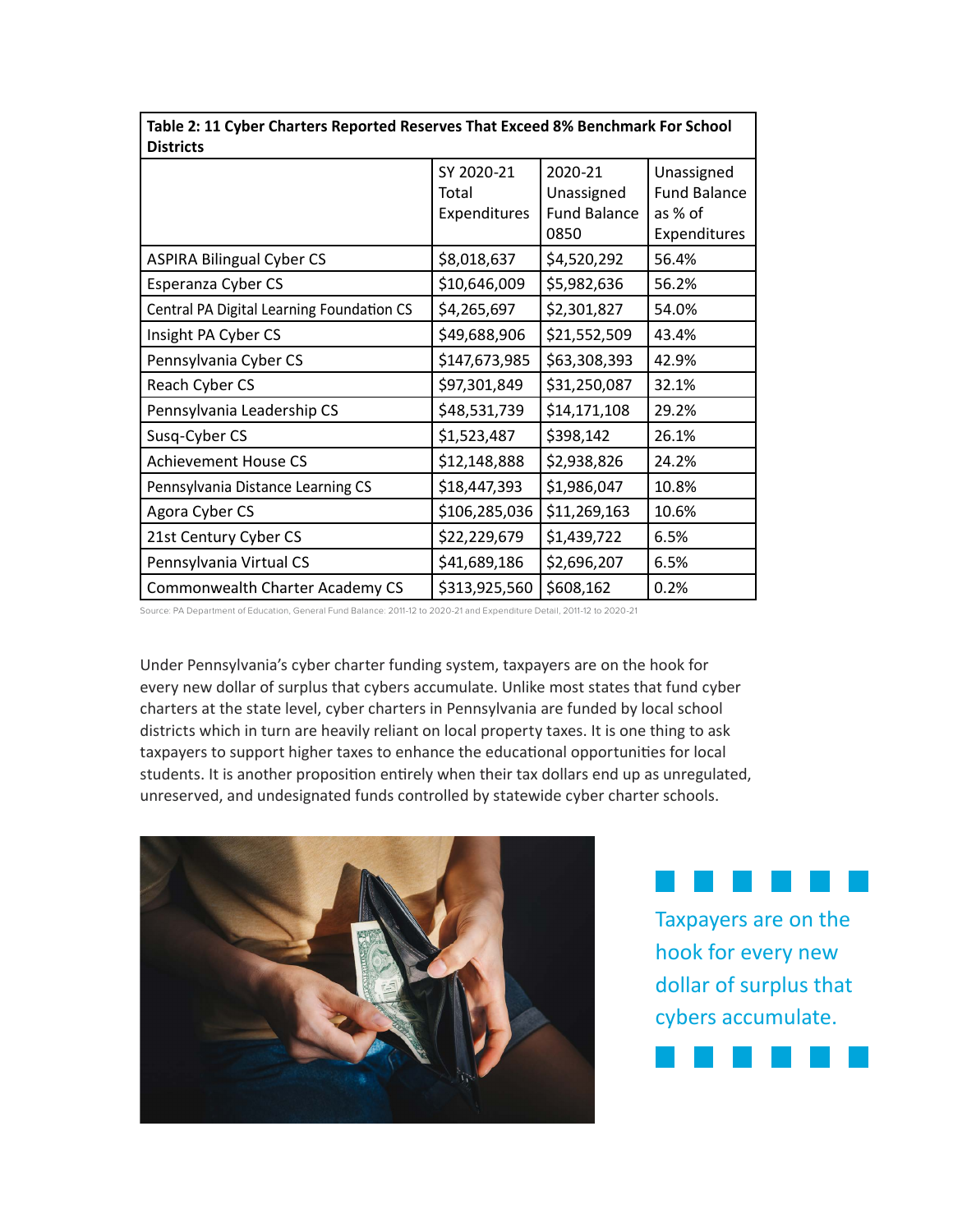#### **Recommendations**

Compared to the 27 other states that permit cyber charters, Pennsylvania has some of the weakest systems to ensure students and taxpayers are getting their money's worth.<sup>8</sup> The Pennsylvania General Assembly and the PA Department of Education (PDE) should enact four specific measures to prevent this financial stockpiling and stem the flow of taxpayer dollars into cyber charter bank accounts.  

**1. Adopt statutory limits on cyber charter fund balances.** The Pennsylvania School Code already caps the amount of unassigned fund balance that a school district can accumulate to 8% as a form of taxpayer protection. The same logic should apply to preventing cyber charters from stockpiling excessive fund balances.  

The Commonwealth should adopt new guidelines that require cybers with excessive surpluses to refund payments to contributing school districts and/or spend unassigned resources on student performance. Cybers that fail to meet these stricter standards should be subject to restrictions on new state grants or local revenue.  

Several fund balance bills have been introduced in recent years. In the 2022 legislative session, House Bill 314 (Rep. DeLuca) would prohibit payments to charter or cyber charter schools unless those schools have adopted budgets that include an estimated unreserved, undesignated fund balance less than 5% of their total budgeted expenditures. Similarly, in the 2019-20 regular session, HB 1329 (Rep. Carroll) proposed bringing public charter schools in line with school districts by imposing the same limits on the unassigned fund balances that charter schools may accumulate. This bill required public charter schools to refund unassigned fund balances in excess of the limit on a pro rata basis to all school districts that paid tuition to the charter school entity in the prior school year.   

**2. Audit every cyber charter every three years.** According to reporting by the Scranton Times-Tribune, six of fourteen cyber schools have never been audited by the state and others are severely behind schedule. Commonwealth Charter Academy, for example, the state's largest cyber charter with a \$270 million budget, was last audited in 2012. The PA Auditor General Timothy DeFoor should prioritize these overdue reviews, focusing on the cybers with the largest budgets. Instead, the PA Auditor General has chosen to dismantle the Bureau of School Audits and has issued a letter that, due to limited staff resources, his office would not be opening an audit into any cyber charter.

Reversing course would be an opportunity for Auditor General DeFoor to demonstrate his political independence. The "Tim DeFoor for Auditor General campaign" received over \$1.4 million in campaign contributions from the Commonwealth Leaders Fund in the 2019-2020 cycle, a remarkable 79% of all contributions received. School choice proponent Jeff Yaas and his Students First PAC are major contributors of the Commonwealth Leaders Fund.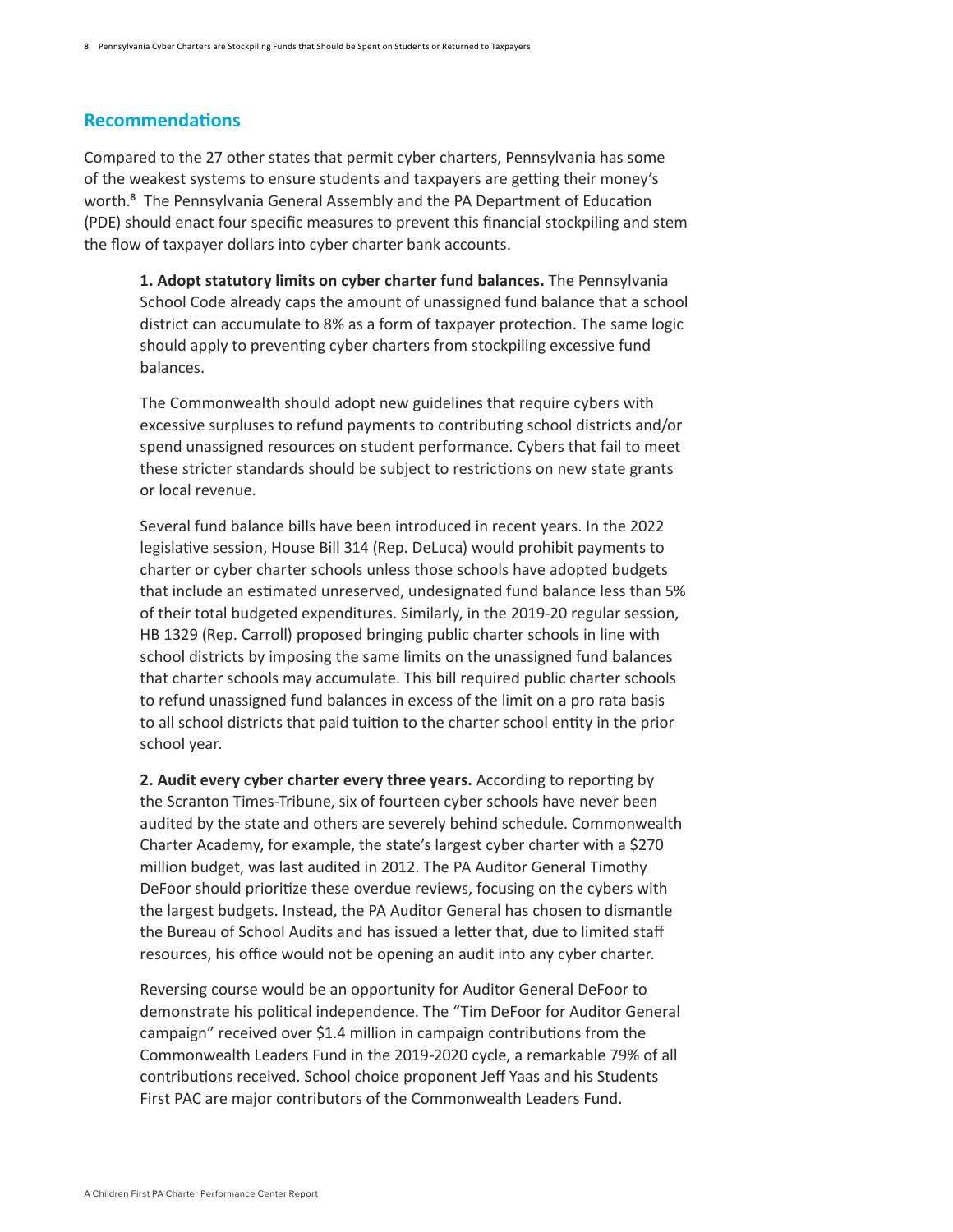**3. The PA Department of Education should make better use of the charter school renewal process as a tool to improve cyber performance.**  Pennsylvania's Charter School Law requires PDE to conduct a comprehensive review process prior to granting a five-year renewal of a cyber charter. The purpose of this process is to enable schools to receive timely feedback and implement corrective action to improve student performance. PDE can also revoke or non-renew the charters of persistently underperforming schools. 

Currently 11 of 14 cyber charter schools are overdue to have their charters renewed, including three of the five largest cyber charter schools (Commonwealth Charter Academy, Agora Cyber, and PA Leadership). This means that two out of three cyber students last year were enrolled in a school that was operating beyond the charter's end date. Technically, these charters remain valid until PDE renews or initiates revocation procedures and such procedures are exhausted. In practice, the backlog of reviews is a missed opportunity to use the renewal process as a tool to improve cyber student performance. PDE has begun work on five renewals but has failed to materially reduce the backlog in the last year.

**4. Pass cyber charter funding reform.** Legislation in both chambers (House Bill 272 and Senate Bill 27) would standardize cyber charter tuition statewide for non-special education students, and require charter schools to use the criteria in the Special Education Funding Formula – the same criteria used by all district-run schools – to calculate special education tuition. According to PDE, these two measures would save school districts \$373 million annually. The magnitude of the excess fund balances documented in this report strengthens the case for tuition reform.  

While both bills remain stuck in committee, there has been some notable progress at building bipartisan support in the last year. House Bill 272 currently boasts 70 co-sponsors, including 20 members from the Republican side of the aisle. This is evidence of a growing recognition that charter school funding reform is a taxpayer issue, not a partisan one.

The bottom line is that cyber charters are stockpiling dollars that should either be used to improve student outcomes or be returned to taxpayers. As one education observer summarized, "cybers are not subject to the same kind of oversight and accountability that public schools are, and there is no way to characterize this non-regulation as beneficial to students  $-$  it is, in fact, the exact opposite." $9$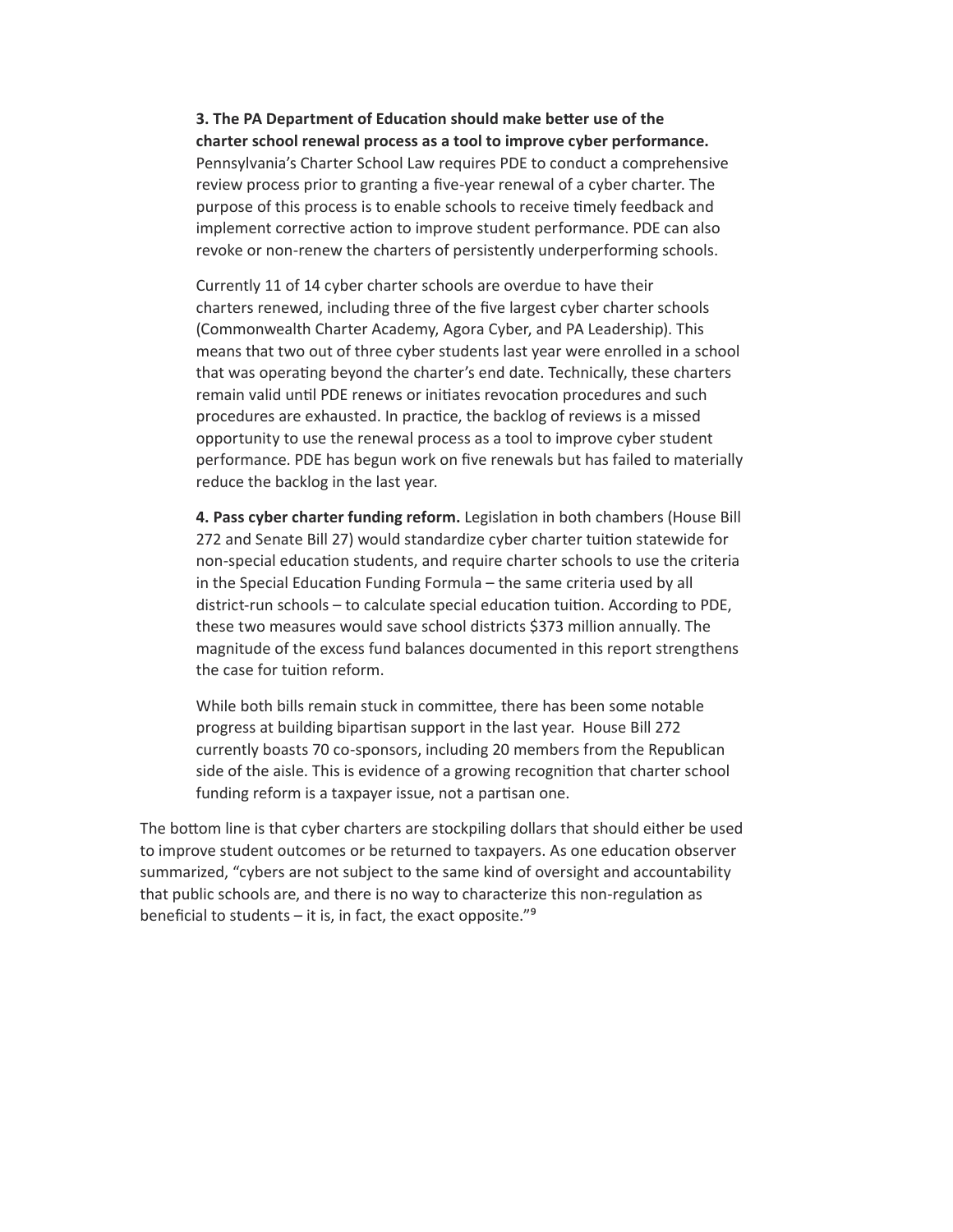# **Endnotes**

1. Pennsylvania Department of Education Accounting Bulletin #2010-01: Implementation of GASB Statement #54: Fund Balance Reporting.

2. PA Charter Performance Center, A New Look at Cyber Charter Fund Balances, June 2021. https://www.childrenfirstpa.org/report/a-new-look-at-cyber-charter-fundbalances/

3. Ibid.

4. Pennsylvania Cyber Charter School, Beaver County, Pennsylvania, Performance Audit Report (December 2012).

5. Ibid.

6. https://edvoterspa.org/wp-content/uploads/2022/06/Response-to-Susan-Spicka-Ltr-5.23.22.pdf

7. PA Charter Performance Center, A New Look at Cyber Charter Fund Balances, June 2021. https://www.childrenfirstpa.org/report/a-new-look-at-cyber-charter-fundbalances/

8. https://www.childrenfirstpa.org/report/pa-disconnect-in-cyber-charter-oversightand-funding/

9. https://curmudgucation.blogspot.com/2022/01/pa-one-more-cyber-schoolregulatory.html